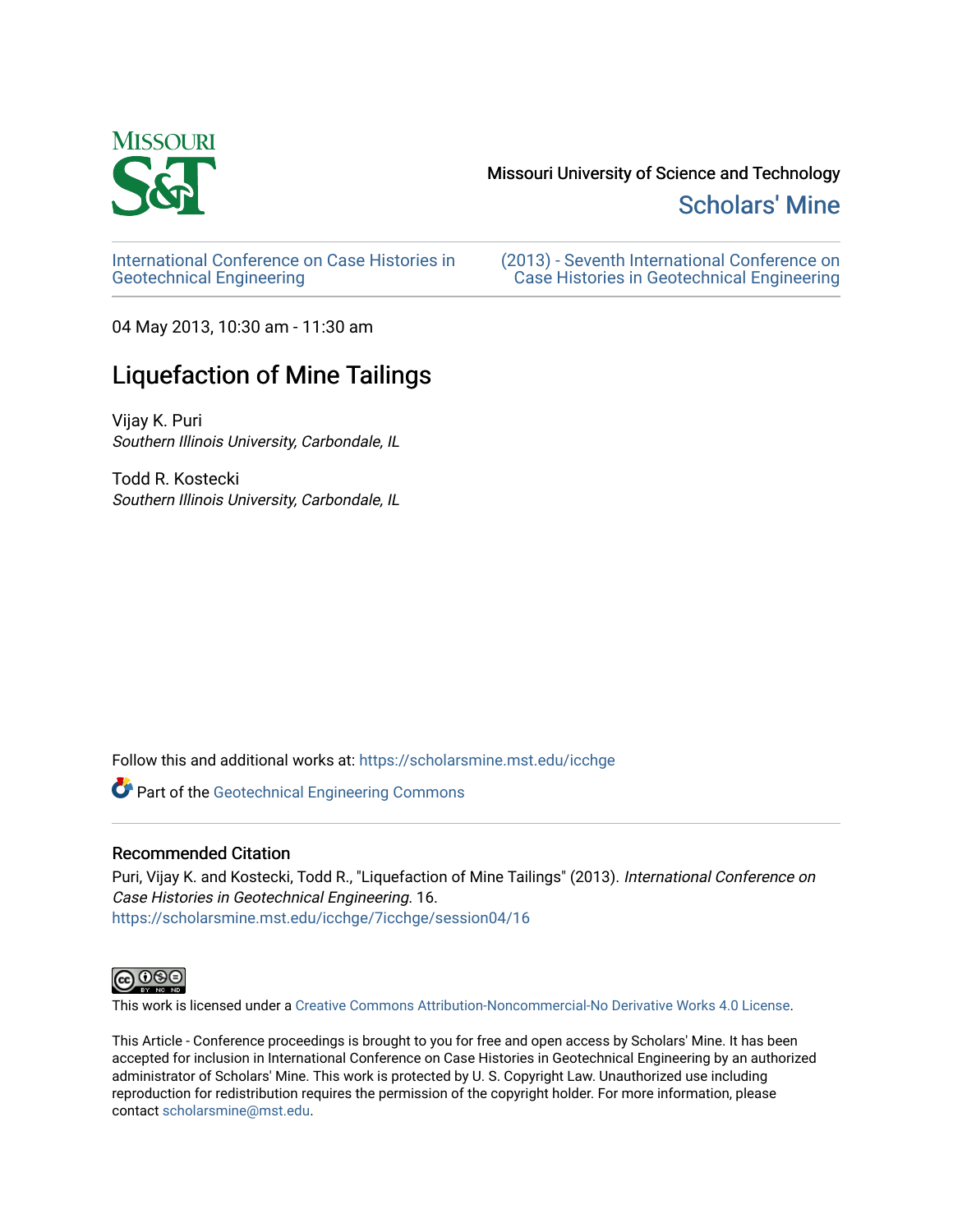



# **LIQUEFACTION OF MINE TAILINGS**

#### **Vijay K. Puri Todd R. Kostecki**

Southern Illinois University, Carbondale Southern Illinois University, Carbondale Illinois-62901, USA, puri@engr.siu.edu Illinois-62901, USA, kostecki@siu.edu

Professor, Civil and Environmental Engineering Graduate Student, Mining & Mineral Resource Engineering

#### **ABSTRACT**

Liquefaction of mine tailings is known to occur during cyclic, quasi-static & static loading cases but is still a relatively misunderstood concept because tailings dam failures continue to occur. In the worst case scenario the results are high costs, hindered public perception, environmental cleanup and worst of all, the loss of life. A better understanding of this issue is essential for any engineer associated with the mining and/or geotechnical industry, and in particular tailings dam construction and maintenance. This paper presents the liquefaction concept, some case histories dealing with failure of mine tailings dams, available testing methods and some dated and recent research conducted on liquefaction of mine tailings.

#### **INTRODUCTION**

Liquefaction is a very troublesome issue in both the mining and geotechnical industry. In the mining industry liquefaction of mineral processing plant tailings is a big concern as shown in Fig.1 and can occur because of multiple reasons. Predominately liquefaction is researched more from the surface operations (e.g. tailings dams) side but liquefaction can also occur in the underground operations side (e.g. backfill operations) where cyclic loadings, saturation, re-saturation and quasi-static and static loading of the tailings can occur.



*Fig. 1. – Various causes of mine tailings dam failures in the world (Rico, Benito, Salgueiro, Diez-Herrero, & Pereira, 2008).*

If tailings dam liquefaction does occur, the risks are high costs, hindered public perception, environmental cleanup and worst of all, the loss of life; as shown in Table 1, which illustrates some of the greatest fatalities due to tailings dam failures up to 2006. Therefore, a better understanding of this issue is essential for a mining or geotechnical engineer. Therein lies the scope of this paper, which is to present the mechanisms behind mine tailings liquefaction by summarizing the concept of liquefaction, an overview of mine tailings application in the mining industry, a few past failure cases of mine tailings dams and finally an overview of some past and recent research that has been conducted to date.

Table 1. Incidents of lives lost due to mine tailings dam liquefaction (Petley, 2008).

| Year | Location                               | Impact          |  |  |
|------|----------------------------------------|-----------------|--|--|
| 1965 | El Cobre New Dam, Chile                | >200 fatalities |  |  |
| 1966 | Aberfan, Wales                         | 144 fatalities  |  |  |
| 1966 | Sgorigrad, Bulgaria                    | 488 fatalties   |  |  |
| 1970 | Mufulira, Zambia                       | 89 fatalties    |  |  |
| 1972 | Buffalo Creek, West Virginia, USA      | 125 fatalities  |  |  |
| 1985 | Stava, Italy                           | 268 fatalities  |  |  |
| 1988 | Jinduicheng, Shaanxi province, China   | 20 fatalities   |  |  |
| 1994 | Merriespruit, South Africa             | 17 fatalities   |  |  |
| 1995 | Placer, Surigao del Norte, Philippines | 12 fatalities   |  |  |
| 2000 | Nandan county, Guangxi province, China | 15 fatalities   |  |  |
| 2006 | Miliang, Shaanxi Province, China       | 17 fatalities   |  |  |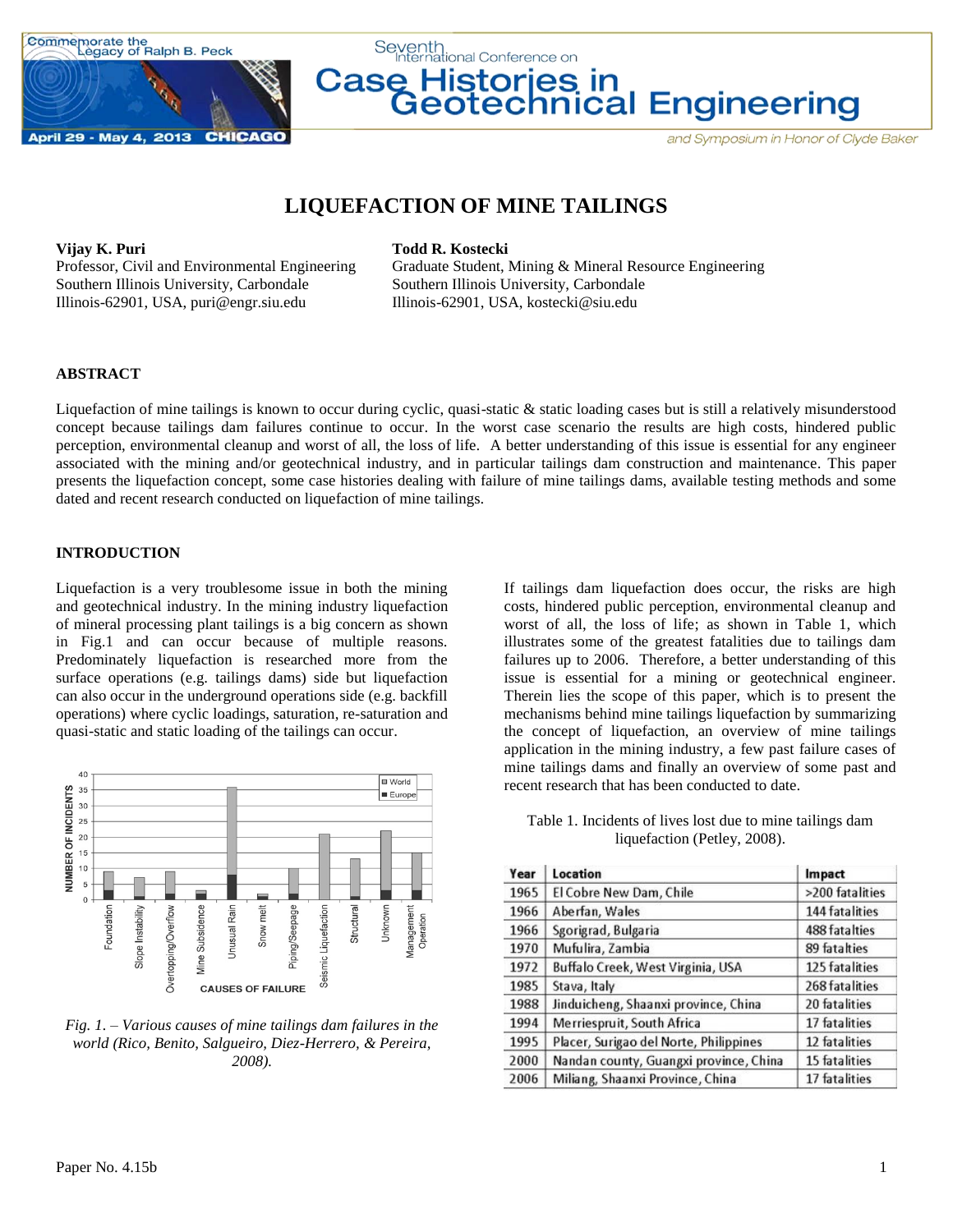#### **MINE TAILINGS**

Mine tailings are defined as the material that is left over after a mineral has been liberated from gangue material. Gangue material is the undesired material and the mineral is the desired material from a run-of-mine ore. Run-of-mine ore is the ore directly from the face of an underground or surface operation. The face is the area where the ore is extracted from. Mine tailings is a term used both in hard-rock, soft-rock, surface and underground operations.

#### **Mineral/Coal Processing Operations**

Tailings are liberated from the mineral by mechanical, or chemical processes, or both, in a mineral/coal processing plant. In the coal industry for instance, crushing and screening circuits are used to break run-of-mine material down to a workable and saleable size while liberating the mineral (coal) from the gangue (tailings). In mineral processing operations for instance (gold, copper, zinc etc…) processing can be much more complex. Often crushing is used along with grinding and density based and chemical separations.

One of the reasons that mineral processing operations involve a more complex processing plant is because the mineral liberates from the gangue at a much smaller size than for coal processing operations. The typical liberation size for coal processing is near 0.5mm whereas the liberation size for mineral processing can be 0.075mm. It's at this size that mine tailings behave similarly to clean sands under seismic loading, and therefore may be the reason that a huge portion of liquefaction studies have been related to mineral processed tailings as opposed to coal processed tailings. Again, since it is known tailings can behave similar to soils, the terms tailings and soil will be used interchangeable throughout, depending on their use in the case studies which were addressed.

#### **How Are Mine Tailings Generally Used in the Industry?**

For surface and underground operations, tailings serve a myriad of purposes, but for the most part, are either re-used as a form of support in backfill operations or as waste rock to the tailings dam. In hard-rock operations, tailings can be used for backfill material underground in under-cut-and-fill and cutand-fill types of mining methods for instance. In soft-rock operations tailings can be used for support in long-wall mining operations or room and pillar operations. Tailings can also be used for various other construction purposes for the mine but whatever is not used is disposed of to the tailings dam.

#### **LIQUEFACTION: THE CONCEPT**

Soil liquefaction "refers to a condition when soil undergoes continued deformation at a low constant residual stress or with no residual resistance, due to buildup and maintenance of high pore-water pressures which reduce the effective confining pressure to very low values" (Prakash, S., 1981).

The fundamental concept of liquefaction was described by Casagrande (1936). He stated that liquefaction is based upon the critical void ratio. The critical void ratio is the void ratio at which sand does not change in volume when subjected to shear. If the void ratio is more than the critical void ratio, the soil is prone to liquefaction. In later years it was determined that a sufficient analysis of liquefaction could not be based upon the critical void ratio alone. Therefore, in the 1960's research began to advance the science further. This extensive amount of research will not be covered here due to redundancy, but can be accessed in various soil dynamics textbooks such as Prakash, S. (1981) and Das and Ramana  $(2011).$ 

All in all, liquefaction has been studied since the 1930's, and remarkable advances have occurred. This is condition is now better understood and the potential for liquefaction can be generally related to five important factors, namely the relative density, confining pressure, peak pulsating stress, number of cycles of pulsating stress application and the overconsolidation ratio.

#### **Failure of Mine Tailings Dams**

There have been numerous tailings dam failures all over the world, and it would be impracticable to try and present them all; therefore a short description of four historical failure cases have been presented herein to refresh the reader of the implications of such a catastrophic failure of a tailings dam.

Aberfan and Buffalo Creek. On February  $26<sup>th</sup>$ , 1972 nearly 176 million gallons of water and coal tailings were released from a failed coal tailings dam at Buffalo Creek. Over 17 miles of stretch was filled with debris and waste. One hundred and twenty-five deaths were reported and four thousand people were left homeless. In the end nearly 50 million dollars in damage had occurred (Jeyapalan, 1982).

A similar failure occurred in 1966 in Aberfan South Wales. As children in the school at the local mining town returned to their classrooms a loud roar came from the hills and minutes later the slide had engulfed the school and nearly twenty homes. One hundred and forty-four people were killed, of which one-hundred and sixteen of them were school children (Jeyapalan, 1982).

Barahona. In October of 1928 a sixty-three meter high copper tailings dam in Barahona Chile released nearly four million tons of material to the lower lying valley which resulted in fifty-four deaths. This was one of the largest tailings dam failures in history and was attributed to liquefaction at the core of the tailings dam which resulted in a slide failure on the downstream side of the dam (Jeyapalan, 1982).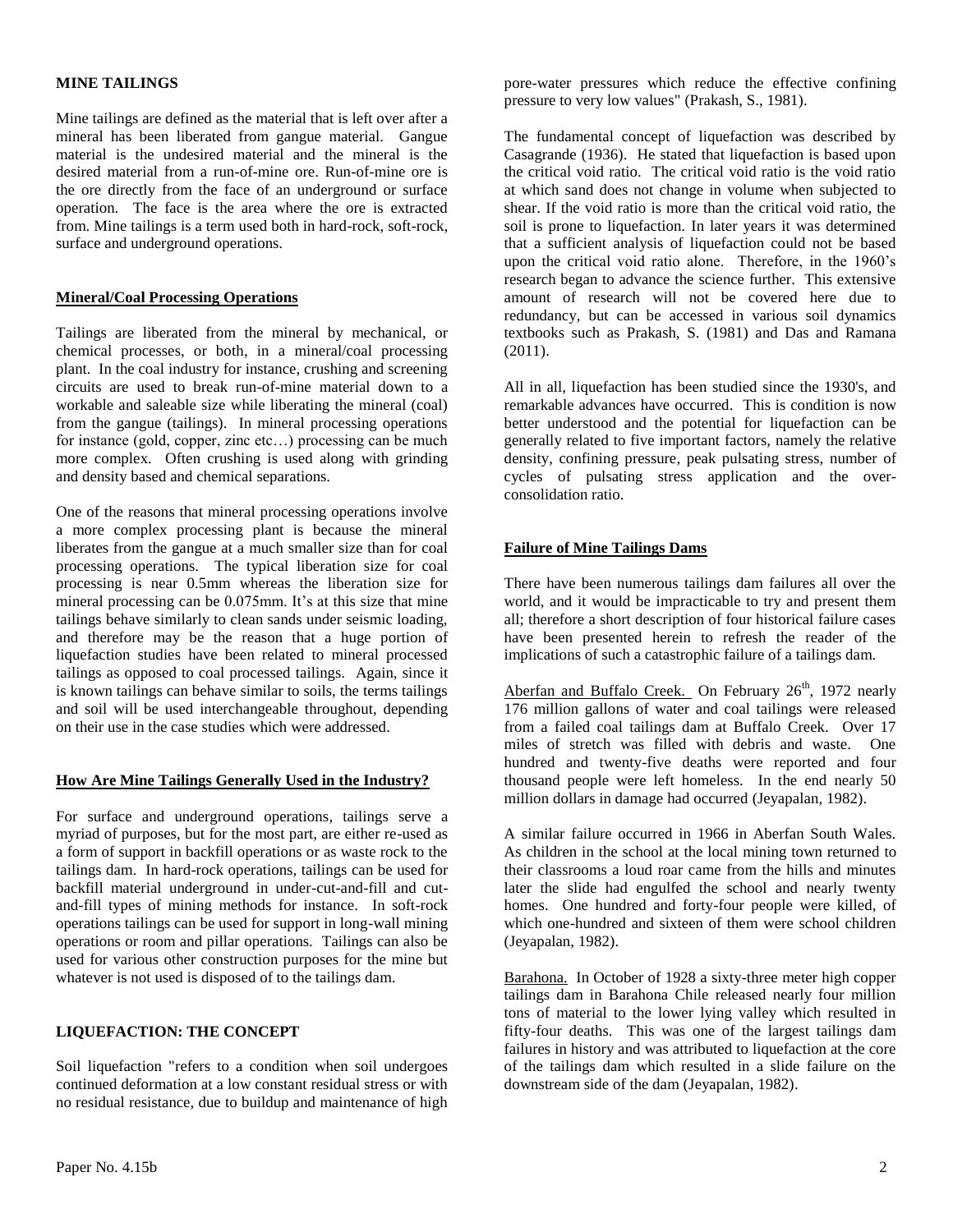El Cabre Chile. On March 28, 1965 a 7.25 magnitude earthquake occurred in central Chile. In the area were multiple copper mines. The tailings from the mines were hydraulically deposited to local tailings dams of which a large portion liquefied during the earthquake. This was later to be known as the famous El Cabre flow slide. Upon liquefaction nearly 1.9 million cubic meters of material flowed to the town below. Large portions of the town were destroyed and over 200 people were killed with nearly 100 million dollars in damage (Jeyapalan, 1982).

#### **RESEARCH AND CASE STUDIES RELATING TO MINE TAILINGS DAM LIQUEFACTION**

The following is a summary of past research through case studies, laboratory and field tests. The laboratory and field test are presented for an overview of testing methods which can be conducted in order to analyze a tailings potential to liquefaction.

#### **Laboratory & Field Tests**

Qiu and Sego (2001) presented a study on properties of mine tailings through laboratory tests. The four types of tailings tested in the laboratory were coal waste tailings, gold tailings, oil sand composite consolidated tailings and copper tailings. Some of the basic properties and laboratory tests that can be conducted on mine tailings in order to better predict the behavior of the tailings are presented.

Also, the tests that were conducted by Qiu and Sego (2001) only represent some of the laboratory and field tests that can be conducted to observe the liquefaction potential in the field. Other laboratory and field tests include cyclic tri-axial tests, cyclic simple shear tests, shake table tests, centrifuge studies, cyclic torsional shear tests, piezo-cone tests, standard penetration tests and vane shear tests to name a few.

Properties of Mine Tailings. Qiu and Sego (2001) performed laboratory tests and presented the basic properties of their mine tailings shown in Table 2. Some of the properties that were determined were specific gravity, Atterberg limits and soil classification. The particle size distribution of these tailings is presented in Fig. 2.

Consolidation & Hydraulic Conductivity Tests. Consolidation and saturated hydraulic conductivity tests were conducted on each of the aforementioned samples. This was to observe the behavior of the tailings at different consolidation stress levels. Determining the hydraulic conductivity is important because it can affect "the consolidation and desiccation behavior of the tailing, as it controls the water flow characteristics" (Oiu  $\&$ Sego, 2001). The stress levels were 0.5, 2, 4, 10, 20 50 and 100 kPa and were chosen because this was the operative range for the majority of mine tailings facilities.

Constant-head hydraulic conductivity tests were conducted to determine the saturated hydraulic conductivity at the end of each consolidation stress increment. The sample was saturated by being placed in a de-airing cylinder, and then placed in a room at 2°C. The reasoning for this was to eliminate the biological process of bitumen in the sample and the bitumen's ability to produce gases during saturation. The consolidation apparatus is shown in Fig. 3 and the results for the tests are shown in Table 3.

Table 2. Laboratory properties of oil sands CT, coal, copper and gold mine tailings (Qiu & Sego, 2001).

|                                                           | Tailings type  |      |      |      |  |
|-----------------------------------------------------------|----------------|------|------|------|--|
|                                                           |                |      |      |      |  |
|                                                           | Gold<br>Copper |      | Coal | CТ   |  |
| Specific gravity, $G_s$                                   | 2.75           | 3.17 | 1.94 | 2,60 |  |
| pH in process water                                       | 7.8            | 9.7  | 72   | 7.7  |  |
| Liquid limit (%)                                          |                |      | 40   |      |  |
| Plasticity index (%)                                      |                |      | 16   |      |  |
| Shrinkage limits (%)                                      | 244            | 21.6 | 21.1 | 25.2 |  |
| Clay size particles $(< 2 \mu m$ ; %)                     | 1 <sup>3</sup> | 53   | 22.5 | 89   |  |
| Sand content $(> 0.06$ mm; %)                             | 74.5           | 33.3 | 40   | 77   |  |
| Fines content $(< 74 \text{ }\mu\text{m}; \frac{9}{6})^*$ | 313            | 813  | 66.4 | 212  |  |
| $D_{10}$ (um)                                             | 16.28          | 5.0  | 1.31 | 27   |  |
| $D_{30}$ (um)                                             | 72.25          | 19.0 | 4.13 | 11.2 |  |
| $D_{50}$ ( $\mu$ m)                                       | 120.6          | 44.8 | 292  | 182  |  |
| $D_{60}$ ( $\mu$ m)                                       | 153.5          | 54.0 | 60.0 | 204  |  |
| <b>USCS</b> classification                                | SM             | MI.  | CT.  | SM   |  |

\*Fines refer to the particle size less than 45 µm for CT.



*Fig. 2. Grain size distribution of the coal, gold, copper and oil sand CT tailings (Qiu & Sego, 2001).*



*Fig. 3. Consolidation apparatus used for laboratory testing of mine tailings (Qiu & Sego, 2001).*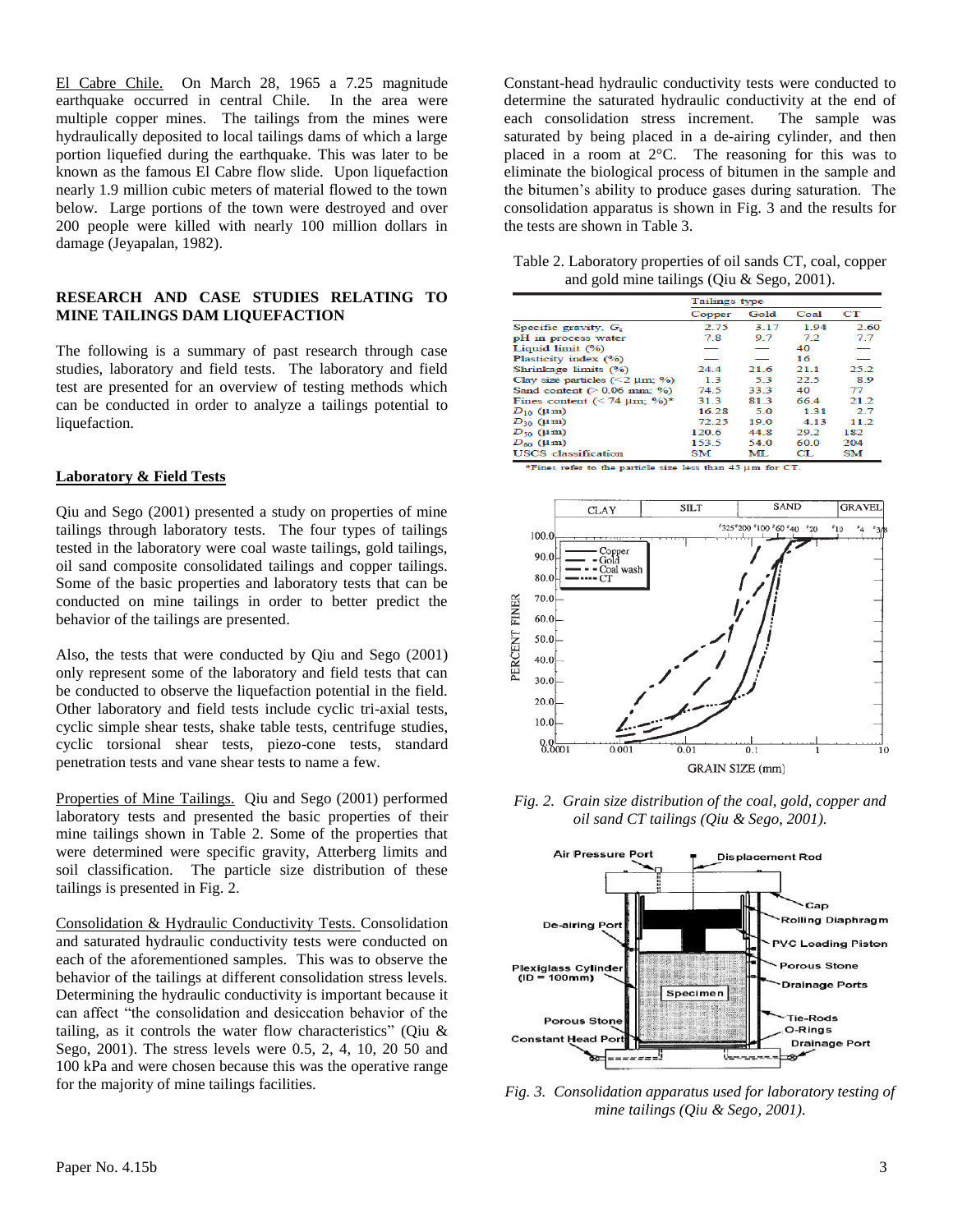| Table 3. Consolidation and saturated hydraulic conductivity      |
|------------------------------------------------------------------|
| results for the gold, copper, coal and oil sand CT tailings (Qiu |
| & Sego, 2001).                                                   |

| Tailings type | c.              | $c_v$ (m <sup>2</sup> /year) | $m_v$ (m <sup>2</sup> /MN) | $k_{c}$ (cm/s)                               |
|---------------|-----------------|------------------------------|----------------------------|----------------------------------------------|
| Copper        | 0.056-0.094     | $22.32 - 104.23$             | $0.63 - 19.76$             | $4.5 \times 10^{-5}$ to $9.8 \times 10^{-5}$ |
| Gold          | 0.083-0.156     | 13.58-80.07                  | $0.29 - 162.50$            | $2.7 \times 10^{-5}$ to 6.7 $\times 10^{-5}$ |
| Coal          | $0.370 - 0.396$ | 148-1726                     | 1.08-188.20                | $4.0 \times 10^{-7}$ to $1.1 \times 10^{-5}$ |
| CT            | $0.271 - 0.319$ | $0310 - 846$                 | $0.61 - 379.90$            | $2.2 \times 10^{-7}$ to 6.3×10 <sup>-7</sup> |

Note: The effective stress range is 0.5-100 kPa, and the void ratio range is 0.5-1.6. C., compression index; c., coefficient of consolidation; k, saturated hydraulic conductivity; m., coefficient of volume compressibility.

Lysimeter Tests. Next lysimeter tests were conducted to analyze the evaporation behavior of the tailings. This was conducted by utilizing an apparatus termed lysimeter, or column. A lysimeter or column is a PVC or Perspex cylinder usually 100-300 mm in diameter (Wilson, 1990); (Swarbrick, 1992). The potential evaporation rate, actual evaporation rate, the water content, temperature profiles and settlement of each tailing can be measured from a lysimeter/column drying test. From the laboratory tests the normalized evaporation rate was determined, which is the ratio of actual evaporation rate to the potential evaporation rate. From these tests a normalized evaporation rate vs. drying time chart was generated, as shown in Fig. 4.



*Fig. 4. Evaporation rate changes from column drying tests,*   $E_A$  *is actual evaporation and*  $E_P$  *is potential evaporation rate (Qiu & Sego, 2001).*

Qiu and Sego determined that the drying process of tailings occurs in two stages. In the first stage, "the normalized evaporation rate drops quickly to around 0.6 [0.64 for coal wash tailings and CT]. Since the tailings surface desaturates as drying continues, the hydraulic conductivity of the surface decrease significantly, and thus the actual evaporation rate of the tailings drops dramatically (Qiu  $&$  Sego, 2001)."

In the second stage, "the hydraulic conductivity of the surface layer decrease slowly, and therefore the evaporation rate eventually drops from around 0.6 to 0.2 for copper tailings, from 0.6 to 0.15 for gold tailings, from 0.64 to 0.52 for coal tailings, and from  $0.64$  to  $0.6$  for CT" (Qiu & Sego, 2001).

Shrinkage Limit & Shrinkage Curve Tests. In order to analyze how the tailings behave when changes in moisture content occur (i.e. either a volume expansion and/or contraction), a shrinkage limit test and a shrinkage curve test were conducted. A shrinkage limit curve represents the change in void ratio to the change in moisture content of the sample. The results for the shrinkage limit test and the shrinkage limit curve test are presented in Fig. 5. It was concluded that the results from this study were similar to the results of a study conducted earlier by Fredlund and Rahardjo (1993).



*Fig. 5. Shrinkage curves developed from shrinkage curve tests on tailings (Qiu & Sego, 2001).*

Water Retention Characteristic Tests. As it was important to test how tailings "release" water upon saturation, it was also of interest to determine how tailings retain water during water ingress. Additionally the soil-water characteristics provide a link between contained water and soil suction. These are important properties for unsaturated soils. This test is also important because the unsaturated hydraulic conductivity can be derived using the saturated hydraulic conductivity test results and the retention curve for the tailings and water.

The water retention curve was determined over a suction range by using pressure-plate extractors to measure the curve from 0 to 1500 kPa suction. Glass desiccators were used to measure retention from 1500 - 290000 kPa of suction. It was also of interest to the authors to retain the fines in the test as it was a saturated sample. The process to retain the fines was described in the paper but will not be covered here as it is rather detailed.

From the tests the water retention curve for the tailings, the air-entry value and residual moisture content were determined. These results are presented in Fig. 6 and Table 4. The authors concluded that the desaturation process of tailings occurs in three stages, which are the boundary effect, the transition and the residual stages of desaturation.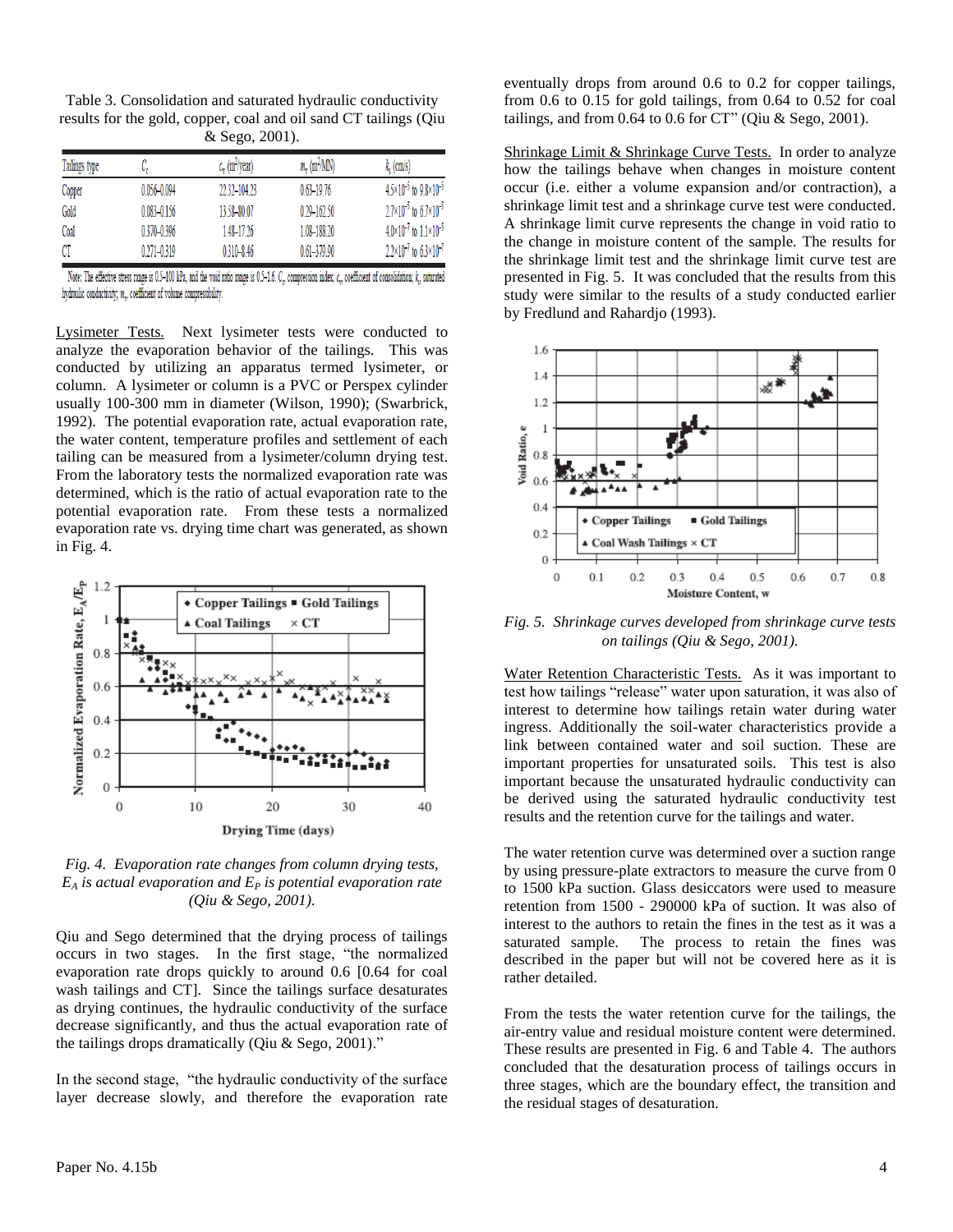Table 4. Water retention test results (Qiu & Sego, 2001).

|                  |                          |                | Suction (kPa)            |                     |                   |  |  |  |
|------------------|--------------------------|----------------|--------------------------|---------------------|-------------------|--|--|--|
| Tailings<br>type | Air-entry<br>value (kPa) | $\theta_r$ (%) | Boundary<br>effect stage | Transition<br>stage | Residual<br>stage |  |  |  |
| Copper           |                          | 3.4            | <5                       | $>5.$ <1500         | >1500             |  |  |  |
| Gold             |                          | 2.2            | <6                       | $>6.$ <1500         | >1500             |  |  |  |
| Coal             | 18                       | 18.0           | < 18                     | $>18.$ < 3900       | >3900             |  |  |  |
| CT               |                          | 6.2            | <6                       | $>6.$ < 3900        | >3900             |  |  |  |

Note: The suction is a negative pressure. 0, residual volumetric water content



*Fig. 6. Water retention curves from test results (Qiu & Sego, 2001).*

Strength Tests. The effective shear strength parameters of tailings was also of interest, therefore a consolidated undrained compression tri-axial test was carried out. Prior to testing, the saturated specimens were consolidated under effective stresses of 25, 50 and 100 kPa. The results for the tests are presented in Fig. 7 and Fig. 8 and Table 5.



*Fig. 7. Strain vs. Deviator Stress after 50Kpa of consolidation (Qiu & Sego, 2001).*



*Fig. 8. Change in pore-pressure vs. strain plot (Qiu & Sego, 2001).*

Table 5. Strength properties of the mine tailings (Qiu & Sego, 2001).

| Tailings type |    |    |
|---------------|----|----|
| Copper        |    | 34 |
| Gold          | O  | 33 |
| Coal          | 10 | 32 |
| CТ            |    | 30 |

Note:  $c'$ , effective cohesion intercept;  $\phi'$ , effective angle of internal friction.

The results in Table 5 were determined empirically by the Mohr's circle technique. It was concluded that gold, copper, and oil sand CT behave as non-plastic cohesion-less soils. In addition gold and copper tailings behave as sandy soils, whereas the oil sand CT has unusual behavior due to the bitumen and clay mineral. The coal tailings behave as plastic cohesive soils. The coal and CT tailings undergo strainhardening behavior post-failure, whereas copper and gold tailings undergo strain-softening behavior post-failure. Therefore, the role of pore-pressure increase in design of tailings facilities, particularly mineral mines, as sandy soils has both cyclic and static liquefaction potential. Of course this potential can be mitigated by providing proper drainage systems.

#### **THEORY & CASE STUDIES**

#### **Critical State Concept/Steady State Line (SSL)**

The critical state concept is another means to quantify liquefaction potential. The critical state concept states, "a soil with a mean effective stress, p', and void ratio, e, that plots above the critical state line (CSL), will contract during drained loading, or generate excess pore pressure, reducing the effective stress during undrained loading, until it reaches the CSL. Conversely, soil with a p' and e below the CSL will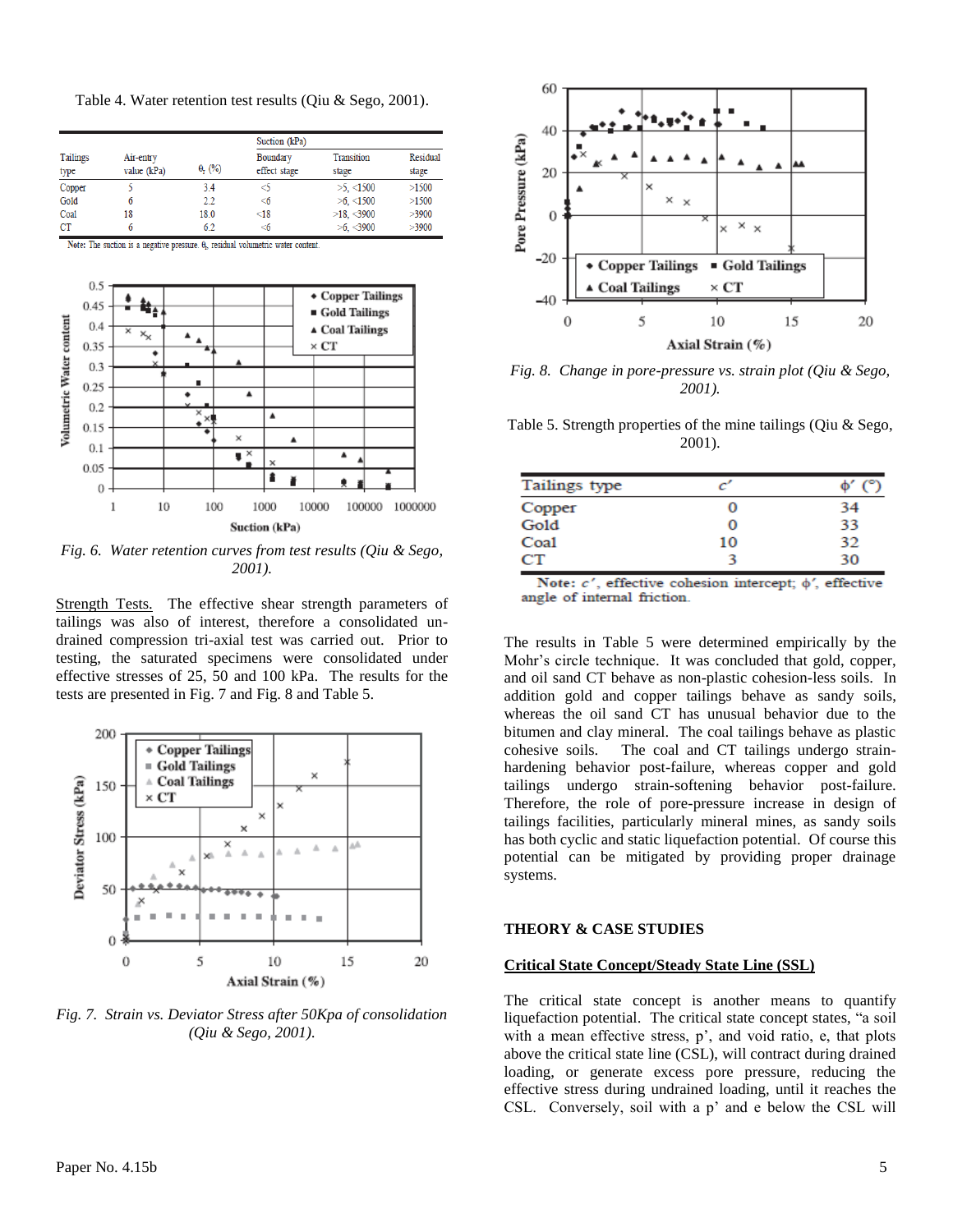dilate during drained loading, or decrease pore pressure, increasing the effective stress during undrained loading, until it reaches the CSL. Once the CSL is reached a soil continues with no change in e or p' " (Anderson & Eldridge, 2011).

This concept, which was recently presented by Anderson and Eldridge (2011), is shown in Fig. 9. It is important to note that contractive behavior is indicative of strain-softening behavior and dilative behavior is indicative of strain-hardening behavior.



*Fig. 9. Concept of critical state soil mechanics (Anderson & Eldridge, 2011).*

The three factors that control the SSL/CSL, as proposed by Fourie and Papageorgiou (2011) are the confining effective stress, specimen preparation technique and resulting fabric and particle-size distribution.

#### **The Role of Fines on Liquefaction Potential**

Ishihara (1993) addressed the effect of fines on the liquefaction potential of sands. He concluded that sands with some fines were less likely to liquefy than the contrary, which are clean sands. His reasoning was, as confining stress increased, a soil which has higher friction occurring between its particles is less likely to deform and therefore less likely to liquefy. With the addition of fines, the cohesion develops between these particles which provide resistance to deformation because of the cohesion which binds the particles together.

Opposing this argument Sladen, D'Hollander & Krahn (1985) contended, based on their study of hydraulically placed sand. They concluded that as the fines increased, it became much more difficult to achieve their desired density for this placement technique and therefore the material was more likely to liquefy. Considering this was a study on hydraulically placed fill it is unknown whether the authors considered segregation of the particles due to shearing stress by hydraulic placement, which could have hindered the soil that was tested.

#### **Mine Tailings Liquefaction: A Case in Central Japan**

Okusa, Anma and Maijuma (1978) presented a study on the liquefaction of mine tailings after the 1978 Izu-ohshima-kinkai earthquake in Central Japan. On January 14<sup>th</sup> two dikes on a small gold and silver tailings dam failed due to the initial earthquake and then due to the aftershock. Construction of the dam used the upstream method with hydraulically placed tailings of 35% solids by weight. The particle distribution was relatively uniform and the tailings were crushed rock from quartz veins. Two other local dams also failed, the Hirayama and Norosawa.

Based upon the research post failure the cause for liquefaction of the dams was determined. The dams were deposited with alterations of a silt layer and sandy silt layer. The layers ranged from 3-7 cm. thick. These layers were confirmed by in-situ cone penetration tests. It should be noted that the sandy silt was of low plasticity. Okusa et al. concluded that it was these layers of silty sand which caused the liquefaction of tailings dams, mainly because of their non-plastic and noncohesive nature.

#### **Critical State Liquefaction Assessment: Upstream Tailings Dam**

Anderson and Eldridge (2011) presented a paper regarding mine tailings liquefaction, in particular silt tailings (slimes). They performed laboratory tests and in situ piezocone tests and soil-specific calibrations. The mine for which this research was carried out at was developing a new upstream raise to an existing tailings dam. Based upon in situ piezocone sounding tests the existing tailings dam had coarse tailings that were well understood. However, silt tailings were also present in relatively large bands that were not as well understood. Further research was therefore necessary before construction of a future dam was to take place. Figure 10 illustrates the existing tailings dam as well as the location of the future raise.



*Fig. 10. Existing tailings dam and future raise location (Anderson & Eldridge, 2011).*

The proposed raise was 25 meters and the current crest height was 70 m. The dam provided containment to three sides of the tailings pond and the crest length was approximately 3500 m. Upon CPTu sounding investigation of on-site tailings, the following was found: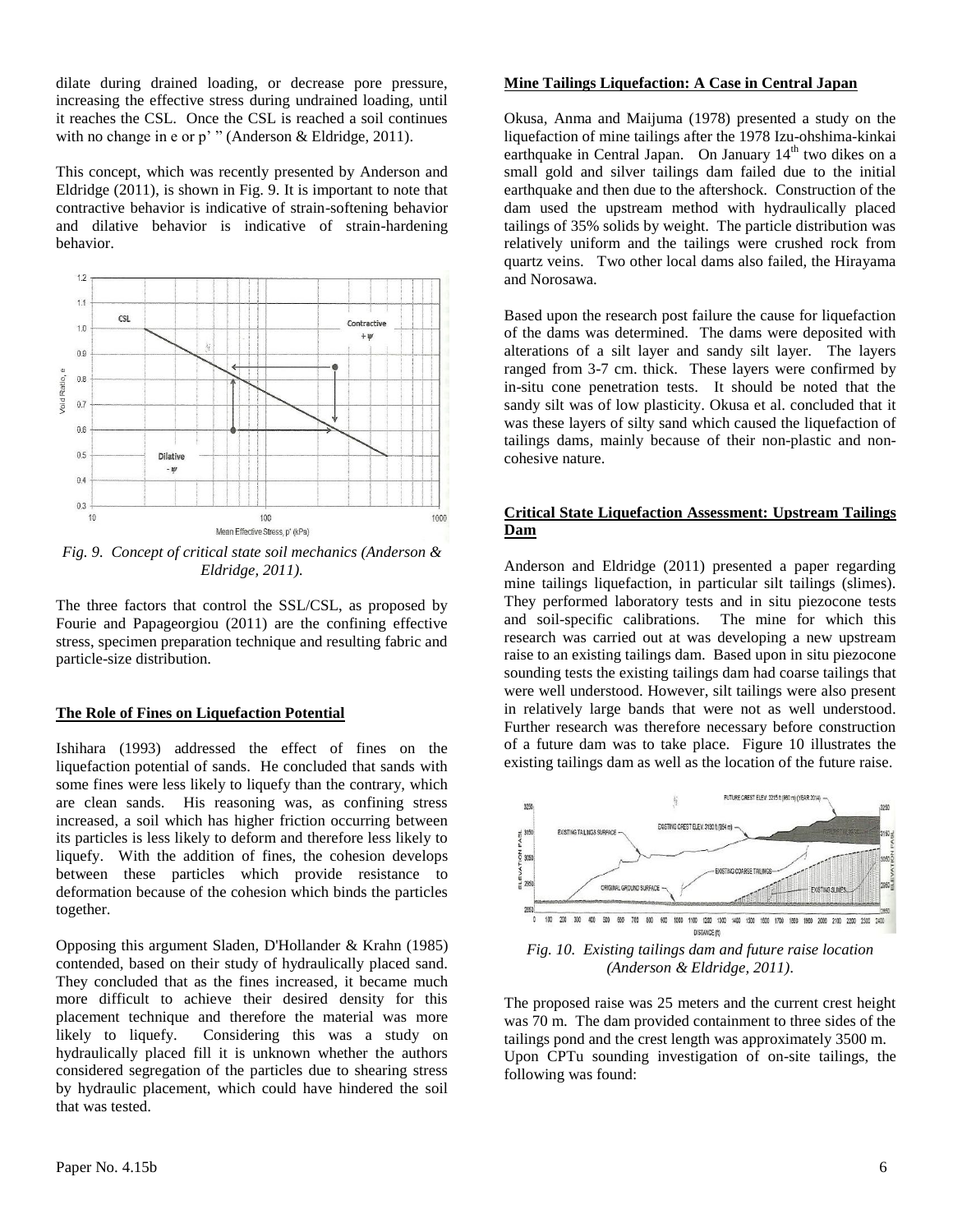- Coarse tailings down to about 25 m which consisted of sand and silty sand.
- Below 25 m existed soft "fine" silt tailings interlayered with coarse tailings. This extended to depths up to 70m and the interlayered silt material extended from 1-20 m in different areas.

The CPTu soundings which show the upper coarse layer and lower silt layer are shown in Fig. 11 and the particle size distribution of the tailings are shown in Fig. 12. The silt material was soft with a relatively high plasticity. It was understood to behave in an un-drained manner as a cohesive soft material with low permeability. Again it was not well understood by how this silt would behave under rapid loading or earthquake loading.



*Fig. 11. CPTu sounding results (Anderson & Eldridge, 2011).*



#### *Fig. 12. Particle size distribution of tailings material (Anderson & Eldridge, 2011).*

Based upon laboratory, in-situ testing & numerical modeling the authors were able to draw several conclusions. A conservative approach to observe liquefaction susceptibility is to observe the soil behavior type index  $(I_c)$  and plasticity index (PI) below a threshold value; however it is believed this approach may not be as conservative as previously thought. Finally, the silt tailings in this study were believed to behave in a strain-softening manner which would result in liquefaction upon cyclic loading.

#### **Critical State Liquefaction Assessment: Gold Tailings Dam**

Bedin and Schaid (2012) conducted a study where they performed drained and undrained triaxial tests on gold tailings in the laboratory and analyzed the results using the critical state concept. The gold tailings were classified as lowplasticity or non-plastic silty sand with a solids content of about 30%, moisture content of 35% and specific gravity from 2.89-3.2.

Based upon one-dimensional compression and hydraulic conductivity tests the normal compression line (NCL) and hydraulic conductivity of the tailings were determined. For initial void ratio of 2.0 the slope of the NCL was determined as 0.048. This was determined from the compressibility curve of change in void ratio vs. change in the logarithmic vertical stress. The hydraulic conductivity of the tailings was  $2x10^{-6}$ m/s.

The stress-strain-pore pressure and effective stress-volumestrain behavior was determined using drained and undrained triaxial tests. For the lowest confining stress range, strainsoftening behavior, loss of stability, rapid increase in shear strains and controlled pore pressure development occurred. It was concluded that at 15% maximum axial strain was enough for critical state soil conditions to occur.

For the undrained triaxial tests it was observed that positive pore water pressure developed in shear, which indicated contractive behavior which can lead to liquefaction. These results were then confirmed by used of drained compression and extension triaxial tests.

The critical state concept was then used for drained and undrained triaxial tests. From this a high non-linear critical state line was defined and four state conditions were occurring for this gold tailings sample. The first stage was flow liquefaction. Flow liquefaction occurred at low confining stresses and a contractive behavior occurred which in turn created high excess pore presses which lead to the second mode of liquefaction, instability. Flow instability occurred from the low to moderate stress levels. In this mode large deformations and high pore-water pressures are associated. In this mode a sample undergoes strain-softening but no liquefaction as it reaches an unchanged position at critical state. The next mode is stable conditions. Here the sample "sheared from the isotropic normal compression line show strain-hardening to critical state with compression response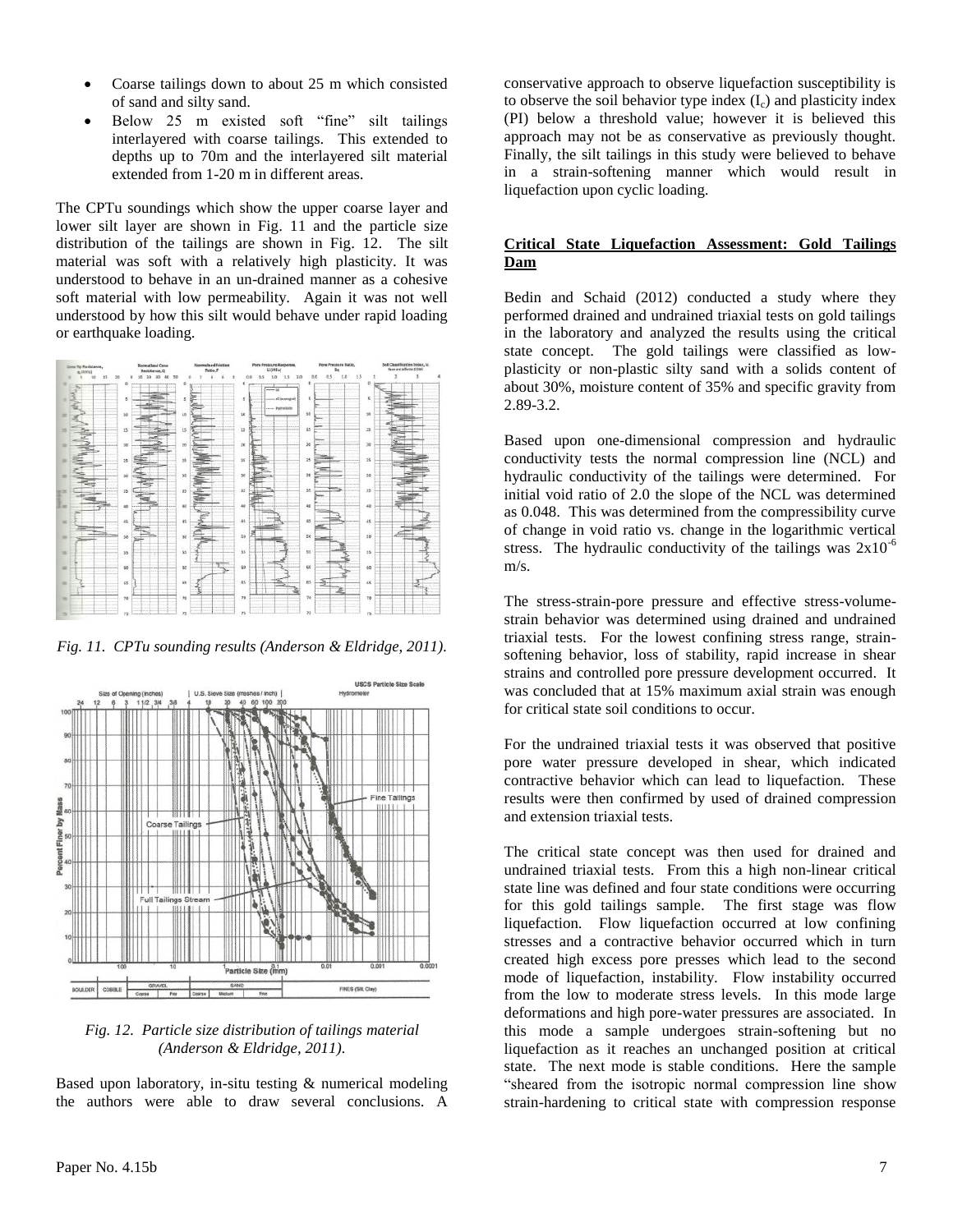and increase pore pressure" (Bedin & Schnaid, 2012). The final stage was particle breakage. At particle breakage the sample exhibits a steeper slope than at the stable conditions which indicates the void ratio reduces a significant amount at low stress increments resulting in densification of the sample. These four modes are illustrated in Fig. 13.



*Fig. 13. The four modes describing behavior of gold tailings (Bedin & Schnaid, 2012). The x-axis is effective stress on a log scale.*

#### **Steady State Line for the Merriespruit Gold Tailings Dam**

Fourie and Papageorgiou presented a paper in 2001 in which they researched the Maerriespruit gold tailings dam which failed in 1994 in South Africa (Fourie & Papgeorgiou, 2001). This tailings dam failure was of particular concern to the authors, and those that worked near the dam failure, because of the nature of the tailings, dam construction and the fact that this was the first gold tailings dam failure on this scale which had been recorded in South Africa.

Prior to the failure it was originally thought that these gold tailings exhibited strain-hardening behavior when subjected to loads, and this was because the tailings were deposited in a way which allowed consolidation because of drying from the sun. They, therefore, tested Marriespruit tailings taken from near the failure area of the dam at four different particle size distributions. The goal being to determine where these samples lie on the steady state line with difference in fine particles  $($ >75  $\mu$ m.) of the test specimen. The results indicated that as the samples with the greater percentage of fines plotted above the steady state line and therefore needed to be increased in relative density in order to prevent stain-softening behavior. Finally the authors concluded that particle-size distributions change from location to location in a tailings dam. It is for this reason they determined it was more appropriate for use of multiple steady state lines for determining the susceptibility to liquefaction of a tailings dam, as opposed to a single steady state line to represents the behavior of the entire tailings dam.

#### **Static Liquefaction Analysis for the Merriespruit Tailings Dam Failure**

In the previous section the failure of the Merriespruit tailings dam was discussed. To refresh our memory, this was a particularly interesting case of a tailings dam failure because of the gold tailings material (i.e. thought to exhibit strainhardening behavior when subjected to shear) and because of the consolidation due to drying which the tailings were subjected to. Fourie, Blight and Papageorgiou (2001) took another look at the failure of the tailings dam to try and a provide reasoning to this particularly interesting failure case.

The authors suggested that the dam began operation in 1978 and followed the upstream daywall paddock construction method which was followed by most gold tailings dams in South Africa. The tailings material was deposited in the dam after processing, and after settling, the water on top was extracted to a local sump for re-use in the mineral processing operation; however, in this case the sump was much smaller then needed therefore water that should have been stored in the sump was left at the top of the dam until storage space was available at the sump. Additionally at the point of failure an exit pipe existed, but due to operational reasons, this pipe was moved and what remained were the finer materials from the tailings.

In early of 1993 the dam that failed was authorized to suspend tailings deposition in this area, however for various reasons deposition continued. On the night of failure of the dam a large storm swept through the area, and water began overtopping the dam. Water flowed over the top of the dam and down the tailings slope effectively washing away in situ material. Gradually, a point was reached where tailings, which were in a metastable state, were unearthed and a subsequent erosion of the slope took place. A domino effect of slope failure occurred in this area until the entire global slope failure occurred.

Laboratory and field tests were conducted on samples in the area of failure. The tailings that had liquefied were far removed from the site so the best chance at analyzing these tailings was to use the tailings that didn't liquefy, but were located near the failure zone. Based upon the laboratory and field research it was determined that the overtopping was the main cause that led to a static liquefaction incident at the failure area. The authors also confirmed that a large amount of the tailings had void ratios which plotted above the generated steady state line and were also in a metastable state. Also, the vane shear and piezocone tests near the test site confirmed that the tailings were in a very loose state and not at a "safe" relative density. The overtopping that occurred during the night of the storm, washed away the stable tailings on the slope of the dam, unearthed tailings which were at a high void ratios and liquefaction of the failed section occurred thereafter.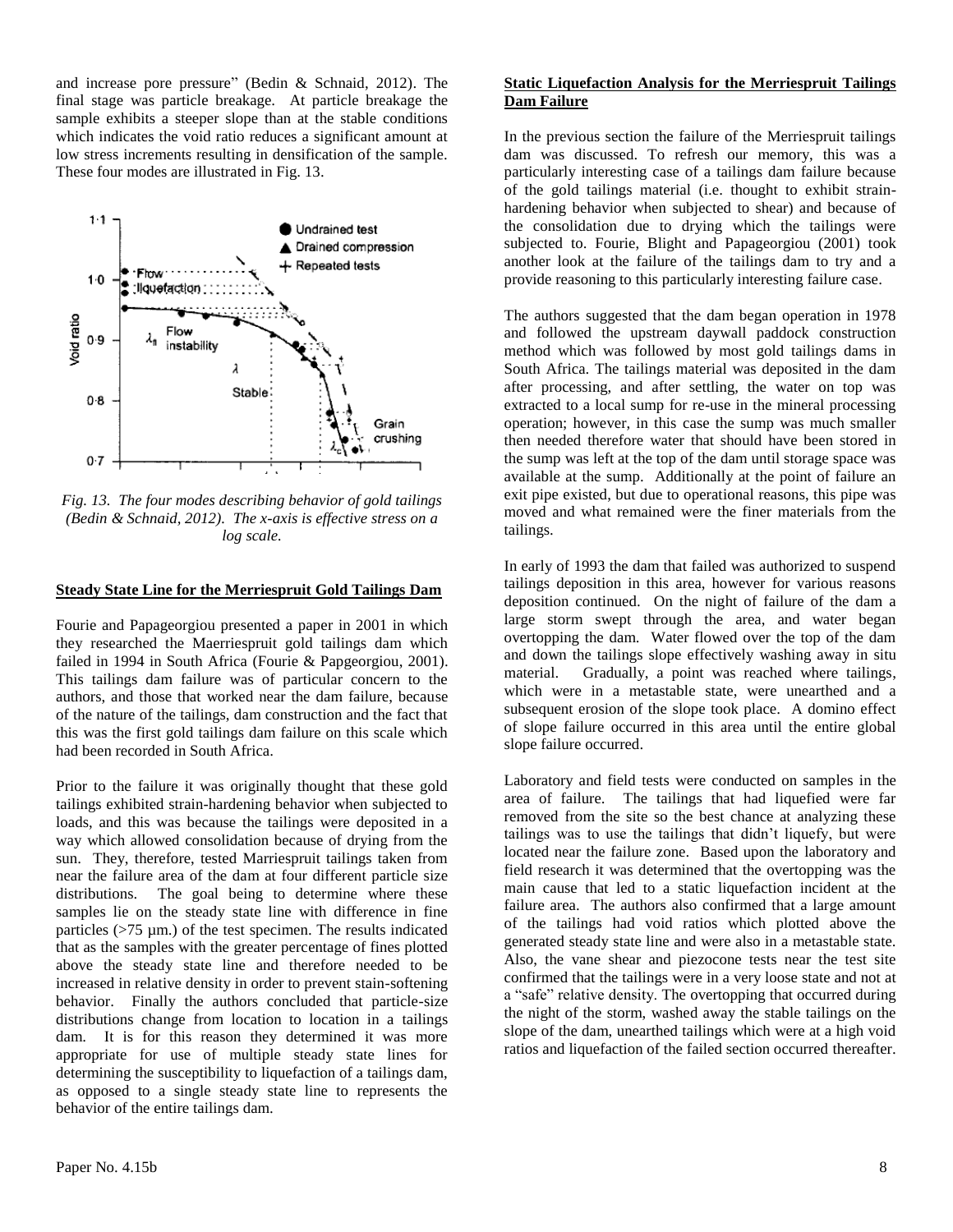#### **Static & Dynamic Strength of Silty Sand Tailings**

Hai-ming et al. (2012) conducted a study to observe the behavior of silty sand tailings from a local copper mine in China. The tailings were from the Dashan mineral processing plant of the Dexing copper mine. Based on the results of dynamic triaxial tests, it was concluded that the silty sand was less susceptible to liquefaction at deeper depths than at the shallow depth. Their explanation was that the soil structure at deeper depths must be more stable than at shallow depths.

#### **Shake Table Tests and the Influence of Inclusions During Cyclic Loading of Tailings**

Pepin et al. (2012) conducted laboratory tests on tailings samples to determine the effects with and without inclusions (e.g. drainage and rigid inclusions). The tests were done on a shake table. The tailings were taken from two local hard rock mines. Upon testing the tailings were determined to be a nonplastic silt and therefore be susceptible to excess pore water pressure build-up and possibly liquefaction. They were able to determine that an acceleration of 0.12g was sufficient to impose high excess pore water pressure. They also determined that the liquefaction was more likely to occur at the initial density, and if the tailings would have been denser than they would have had a greater resistance to excess pore water build-up. Finally they concluded that the inclusions not only dissipated the excess pore water pressure upon loading but also provided mechanical reinforcement to the structure. In contrast they notice that drainage inclusions can prevent excess pore water pressure build-up in their vicinity, while the rigid inclusions also provide some reduction in excess pore water pressure. For this reason they determine the drainage inclusions outperformed the rigid inclusions in the lab. Lastly they determined that the inclusions were the main component in drainage of pore water pressure after cyclic loading and that they may also play a role in the consolidation of tailings prior to loading.

#### **The Resistance of Tailings to Cyclic Loading**

Geremew and Yanful (2012) conducted stress-controlled undrained cyclic triaxial tests on soil samples and mine tailings. The goal of the study was to inspect the liquefaction potential of the samples. The mine tailings were taken from four different mines located in Ontario Canada. A kaolinite and bentonite mix soil and a silty sand soil were also tested. The properties obtained from lab tests are shown in Table 6.

From the lab tests several relevant conclusions were drawn with regards to tailings liquefaction. First, the soils with similar particle size distributions void ratio and plasticity index had less resistance to liquefaction than the mine tailings. In regard to liquefaction resistance, the mine tailings were only marginally affected by the plasticity index when the tailings were of low plasticity. Finally, from 100 samples of

#### Table 6. Mine tailings and soil properties for stress-controlled and undrained cyclic triaxial tests from (Geremew & Yanful, 2012)

| Sample description                                 | Percentage of fines     |                     | G.    | Consistency index |            |           | Cyclic strength  |                     |
|----------------------------------------------------|-------------------------|---------------------|-------|-------------------|------------|-----------|------------------|---------------------|
|                                                    | $(\leq 2 \mu m)$<br>(%) | $(<5 \mu m)$<br>(%) | $(-)$ | LL<br>(%)         | PL.<br>(%) | PI<br>(%) | $e_{c}$<br>$(-)$ | <b>CRR</b><br>$(-)$ |
| Mattabi mine tailings                              | 2.56                    | 3.20                | 3.29  | 20.1              | 7.5        | 12.6      | 0.65             | 0.345               |
| (MAT tailings)                                     |                         |                     |       |                   |            |           | 0.70             | 0.312               |
|                                                    |                         |                     |       |                   |            |           | 0.80             | 0.250               |
|                                                    |                         |                     |       |                   |            |           | 0.85             | 0.195               |
|                                                    |                         |                     |       |                   |            |           | 0.92             | 0.141               |
| Shebandowan East Cell mine tailings                | 1.29                    | 1.29                | 3.22  | 12.0              | 11.0       | 1.0       | 0.70             | 0.305               |
| (SHEEC tailings)                                   |                         |                     |       |                   |            |           | 0.75             | 0.267               |
|                                                    |                         |                     |       |                   |            |           | 0.80             | 0.207               |
|                                                    |                         |                     |       |                   |            |           | 1.00             | 0.144               |
| Shebandowan West Cell mine tailings                | 4.31                    | 5.70                | 3.3   | 23.0              | 15.3       | 7.7       | 1.02             | 0.147               |
| (SHEWC tailings)                                   |                         |                     |       |                   |            |           | 0.89             | 0.197               |
|                                                    |                         |                     |       |                   |            |           | 0.85             | 0.238               |
| Sudbury mine tailings                              | 1.77                    | 3.06                | 3.88  | 23.61             | 19.32      | 4.3       | 0.99             | 0.227               |
| (SHEEC tailings)                                   |                         |                     |       |                   |            |           | 1.03             | 0.166               |
|                                                    |                         |                     |       |                   |            |           | 1.16             | 0.139               |
| Musselwhite mine tailings                          | 2.02                    | 5.96                | 3.32  | 24.48             | 20.13      | 4.3       | 0.85             | 0.262               |
| (MW tailings)                                      |                         |                     |       |                   |            |           | 0.90             | 0.208               |
|                                                    |                         |                     |       |                   |            |           | 0.70             | 0.344               |
|                                                    |                         |                     |       |                   |            |           | 0.95             | 0.173               |
| Musselwhite-5% kaolinite mix                       | 6.52                    | 10.40               | 3.2   | 20.7              | 15.2       | 5.5       | 0.82             | 0.170               |
| (MW tailings-5K)                                   |                         |                     |       |                   |            |           | 0.77             | 0.186               |
| Musselwhite-5% bentonite mix<br>(MW tailings-5B)   | 6.88                    | 8.00                | 3.23  | 29.5              | 21.3       | 8.2       | 0.991            | 0.158               |
|                                                    |                         |                     |       |                   |            |           | 0.775            | 0.274               |
| Musselwhite-15% bentonite mix<br>(MW tailings-15B) | 14.09                   | 15.89               | 3.2   | 44.5              | 21.3       | 23.2      | Not liquefied    |                     |
| London-Casco silty sand (LC silty sand)            | 4.00                    | 15.0                | 2.74  | 20.6              | 15.5       | 5.1       | 0.668            | 0.224               |

 $G_s$ , specific gravity; LL, liquid limit PL, plastic limit; PI, plasticity index;  $e_c$ , void ratio antio that corresponds to 20 cycles required to produce 5% double amplitude axial strain



*Fig. 14. Boundary Relationship developed by Geremew and Yanful (2012) for Normalized Cyclic Strength Ratio and Void Ratio.*

#### **Fine-Grained Mine Tailings and their Shear Response to Cyclic Loading**

Wijewickreme, Sanin and Greenaway (2005) conducted a study on the response of fine-grained mine tailings to cyclic shear. Three different types of tailings were tested by utilizing a constant-volume cyclic direct simple shear device which simulates loading under earthquake conditions. This study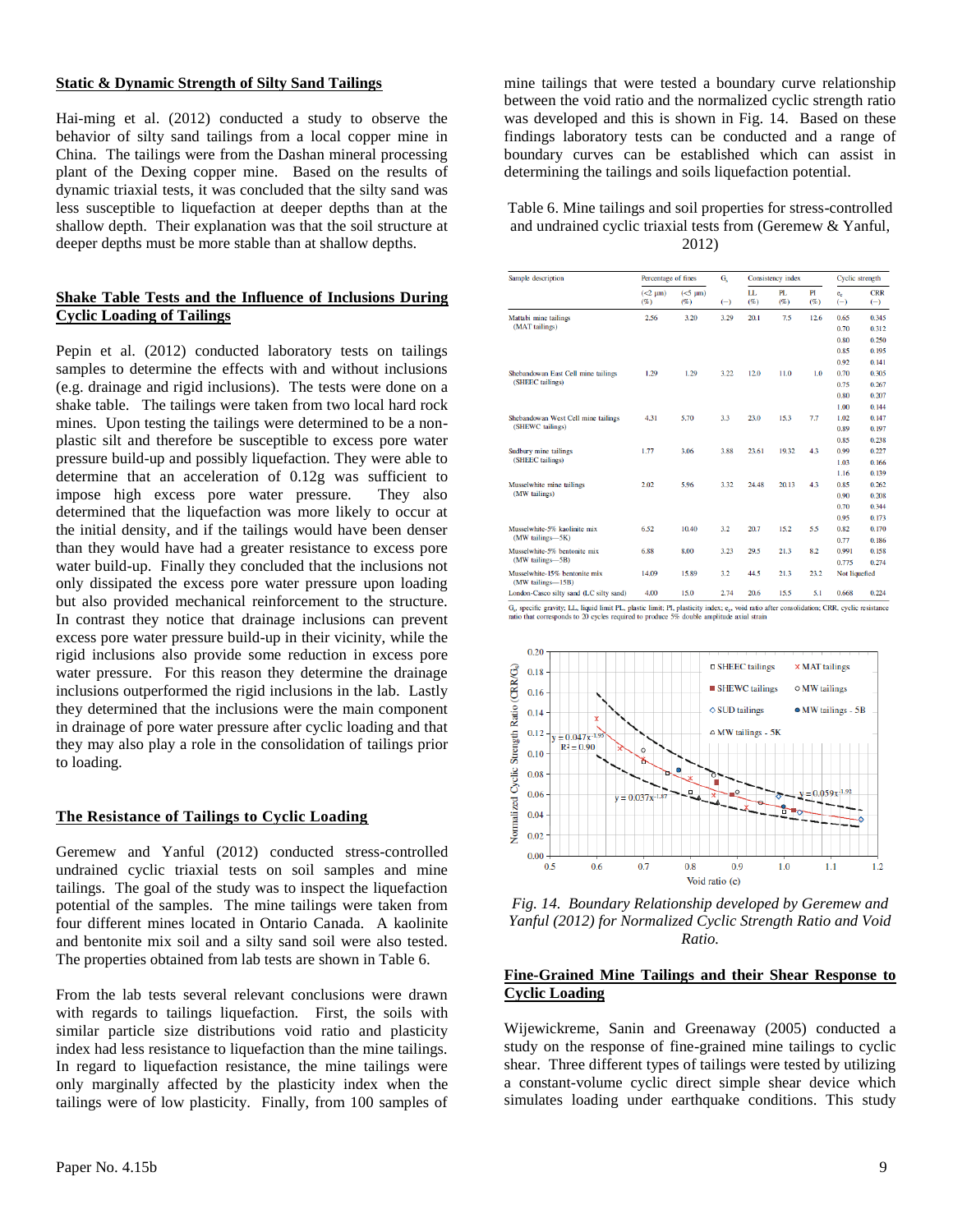only focused on the response of fine-grained tailings for the obvious reason that fine-grained tailings are more susceptible to liquefaction, also because at the time of this research, a limited number of cyclic shear response fine-grained tailings tests had been conducted. The three specimens tested were copper-gold, laterite tailings and copper-gold-zinc tailings. Based upon their results the following conclusions were made. First the laterite tailings had less potential to liquefaction as the confining pressure increased. Therefore, "for this material any dilative tendency arising due to stress densification seems to have overcome the possible contractive tendency due to increase in confining stress" (Wijewickreme, Sanin & Greenaway, 2005). It was also concluded that copper-goldzinc tailings were unaffected by the confining pressure and that the copper-gold-zinc-tailings had a response similar to normally consolidated clays.

#### **Simple Shear Testing on Gold Tailings**

In a study conducted by Al-Tarhouni, Simms and Sivathayalanin (2011), simple-shear tests were conducted on gold tailings in order to better understand the liquefaction potential of tailings under monotonic, cyclic and post-cyclic loading. The gold tailings were silt-sized and of low plasticity. The tailings were reconstituted and considered desiccated-rewet thickened gold tailings. An in-depth analysis of the tailings properties and the preparation techniques for these tailings is included in the paper, but for redundancy purposes, will not be re-discussed here. Conclusions drawn from this study were that for 3.75% shear strain, liquefaction occurred regardless of consolidation pressure and showed behavior similar to highly compressible sands. Drying the specimen to the shrinkage limit appeared to increase the tailings resistance to liquefaction.

#### **Liquefaction Assessment of Gap-Graded Mixtures of Waste Rock and Tailings**

Wijewickreme, Khalili and Wilson (2010) conducted liquefaction studies on "paste rock" in the laboratory. Monotonic and cyclic un-drained tri-axial shear tests were conducted. The paste rock consisted of a mixture of sedimentary waste rock and tailings from a gold extraction process. The mixture was close to 4.8:1 ratio of waste rock to tailings. The amounts of tailings used were enough to just fill the void spaces between the larger coarse rock particles. Results from this study indicated that the paste rock was highly unlikely to liquefy under cyclic loading based on the strain-softening behavior and loss of shear strength which did not occur during the tri-axial tests. Generally, the paste rock was concluded to behave as a coarser rock material as opposed to the fine-grained tailings material alone. It contrast to a coarse-only material though, paste rock had the ability to handle higher loadings because of the fine tailings in the pore spaces. The fine tailings in the pore spaces reduced the interaction of the coarse particles in the skeleton during

loading which led to higher loading capacity (Wijewickreme, Khalili & Wilson, 2010).

#### **DISCUSSION**

Based upon the review of available information it may be observed that:

- Implications of tailings dam liquefaction are high costs, hindered public perception, environmental cleanup and worst of all, the loss of life.
- The majority of research conducted to date has dealt with mineral processing tailings dams. Most likely this is because the typical liberation size for coal processing is near 0.5mm whereas the liberation size for mineral processing is near 0.075mm. It's at these sizes that mine tailings behave similarly to clean sands under seismic loading.
- Various lab and field tests can be conducted to analyze tailings liquefaction susceptibility. These tests include, but are not limited to column drying tests, cyclic triaxial tests, cyclic simple shear tests, shake table tests, centrifuge studies, cyclic torsional shear tests, piezo-cone tests, standard penetration tests, vane shear tests, consolidation and hydraulic conductivity tests, shrinkage limit and shrinkage curve tests, water retention characteristics tests and strength tests.
- Based upon the water retention tests by Qui and Sego (2001) the desaturation process of tailings occurs in three stages, which are the boundary effect, the transition and the residual stages of desaturation.
- Qiu and Sego (2001) concluded that gold, copper, and oil sand CT behave as nonplastic cohesionless soils. In addition gold and copper tailings behave as sandy soils whereas the oil sand CT has unusual behavior due to the bitumen and clay mineral. The coal tailings behave as plastic cohesive soils. The coal and CT tailings undergo strain-hardening behavior post-failure, whereas copper and gold tailings undergo strain-softening behavior postfailure.
- The critical state concept/steady state line is based upon the void ratio and effective stress of a tailings sample. The concept describes the liquefaction potential of tailings based upon their post-yield strain-softening or strain-hardening behavior.
- The three factors that control the SSL/CSL, as proposed by Fourie and Papageorgiou (2001) are the confining effective stress, specimen preparation technique and resulting fabric and particle-size distribution.
- Ishihara (1993) concluded that sands with some fines were less likely to liquefy than clean sands. His reasoning was, as confining stress increased, a soil which has higher friction occurring between its particles is less likely to deform and therefore less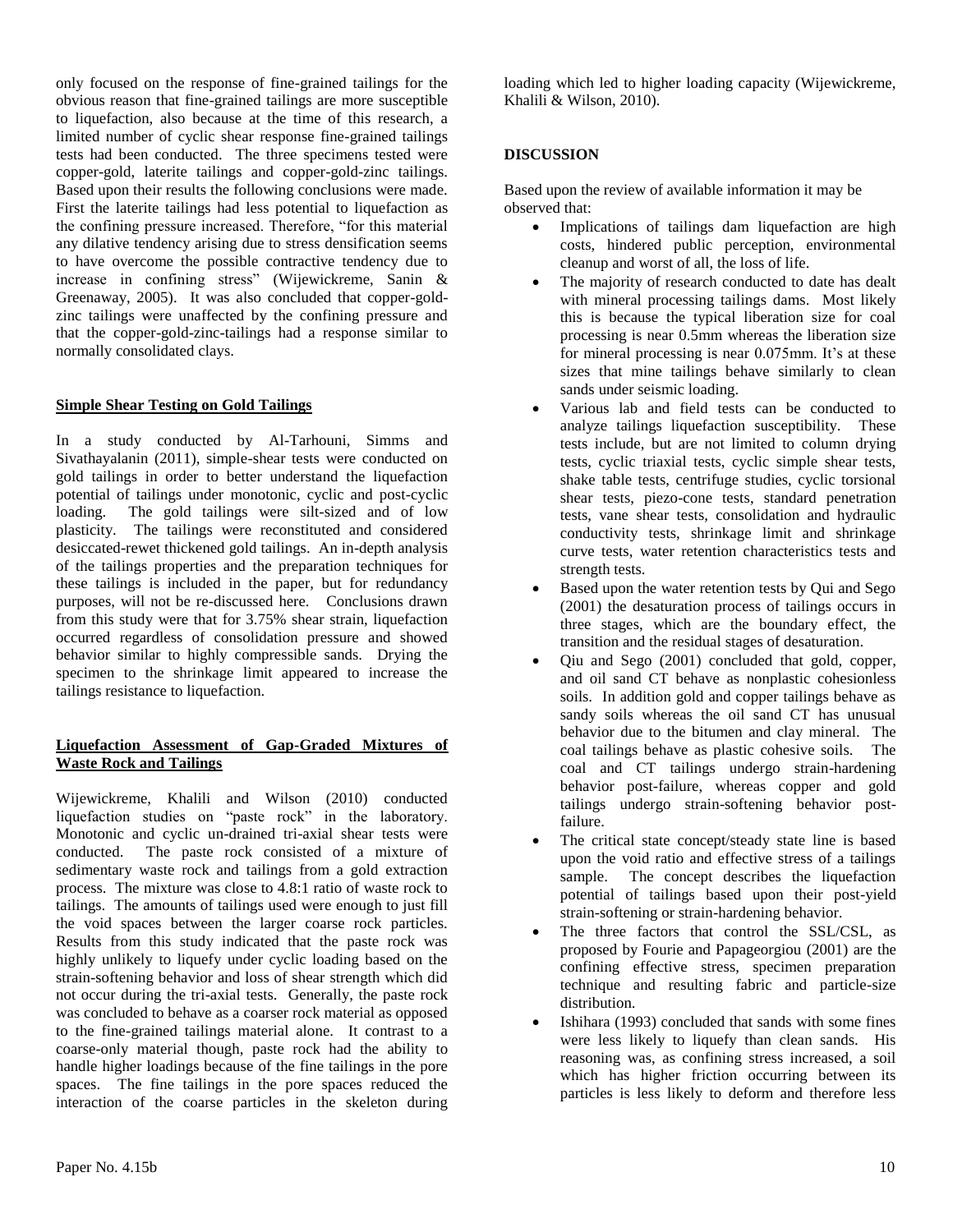likely for liquefaction. With the addition of fines, the cohesion develops between these particles which provide resistance to deformation because of the cohesion which binds the particles together.

- Sladen, D'Hollander & Krahn (1985) argued the opposite for hydraulically placed tailings. They stated as the fines increased, the desired density became lower, compressibility was higher and therefore the material was more likely to liquefy for this placement technique.
- Upon investigation of the tailings dam failure in 1978 caused by the Izu-ohshima-kinkai earthquake in Central Japan. It was determined the cause of failure was layers of sandy silt with low plasticity. If the tailings were not of the non-plastic and non-cohesive nature then liquefaction may not have ever occurred.
- In a study by Anderson and Eldridge (2011) they determined that the silt tailings/slimes behave in a strain-softening manner which can result in liquefaction upon cyclic loading.
- Bedin and Schnaid (2012) described the behavior of gold tailings in 2011. They stated that the critical state behavior of the tailings when subjected to undrained triaxial loading was not a linear line as in theory. Instead the critical state line described four modes of behavior. These modes were liquefaction, flow instability, stable conditions and particle breakage.
- Fourie and Papgeorgiou (2001) studied gold tailings at a mine in South Africa. They determined that samples with the greater percentage of fines plotted above the steady state line and therefore needed to be increased in relative density in order to prevent stainsoftening behavior.
- Fourie and Papgeorgiou (2001) also recommended that it may be more appropriate for use of multiple steady state lines for determining the susceptibility to liquefaction of a tailings dam, as opposed to a single steady state line to represents the behavior of the entire tailings dam.
- The Merriespruit tailings dam failure was attributed to static liquefaction due to overtopping which occurred because of poor monitoring and management overtime. The overtopping washed away stable tailings which then exposed tailings which were in a metastable state which then led to static liquefaction (Fourie, Blight & Papageorgiou, 2001).
- Inclusions can be used to mitigate the threat of liquefaction of tailings dams. Pepin, Aubertin & James (2012) concluded that the inclusions not only dissipated the excess pore water pressure upon loading but also provided mechanical reinforcement to the structure.

#### **CONCLUSIONS**

The scopes of some of the case histories on failures of mine tailings dams, due to liquefaction, have been presented in this paper. With this information the focus was to improve safety and present the engineer associated with any tailings dam construction and maintenance, a general overview of some case studies, theoretical background, testing methods and implications of such a catastrophic failure. From the available information in mine tailings behave like sands and sands with plasticity fines. However the available information does not justify a general conclusion for all cases and the practicing engineer must dictate the behavior of each case through personal site and laboratory testing and experience.

#### **REFERENCES**

Al-Tarhouni, M., Simms, P., & Sivathayalan, S. [2011]. Cyclic behavior of reconstituted and desiccated-rewet thickened gold tailings in simple shear. *Canadien Geotechnical Journal*, pp. 1044-1060.

Anderson, C. D., & Eldridge, T. L. [2011]. Critical state liquefaction assessment of an upstream constructed tailings sand dam. *Tailings and Mine Waste*, pp. 101-112.

Bedin, J., & Schnaid, F. [2012]. Gold tailings liquefaction under critical state soil mechanics. *Geotechnique*, pp. 263-267.

Casagrande, A. [1936, January]. Chaacteristics of cohesionless soils affecting the stability of slopes and earthfills. *Journal of the boston society of civil engineers, 23*, 257-276.

Das, B. M., & Ramana, G. V. [2011]. *Principles of Soil Dynamics* (2nd ed.). Stamford, CT, USA: Cengage Learning.

Fourie, A. B., & Papgeorgiou, G. [2001]. Defining an appropriate steady state line for Merriespruit gold tailings. *Can. Geotech. J.*, pp. 695-706.

Fourie, A. B., Blight, G. E., & Papageorgiou, G. [2001]. Static liquefaction as a possible explanation for the Merriespruit tailings dam failure. *Can. Geotech J.*, pp. 707-719.

Fredlund, D. G., & Rahardjo, H. [1993]. *Soil mechanics for unsaturated soils.* New York: John Wiley & Sons, Inc.

Geremew, A. M., & Yanful, E. K. [2012]. Laboratory Investigation of the Resistance of Tailings and Natural Sediments to Cyclic Loading. *Geotechnical and Geological Engineering*, pp. 431-437.

Hai-ming, L., Chun-he, Y., Chao, Z., & Hai-jun, M. [2012, November]. Study on static and dynamic strength characteristics of tailings silty sand and its engineering application. *The first international symposium on mine safety science and engineering*, (pp. 828-834). Bejing. Retrieved from Elsevier.